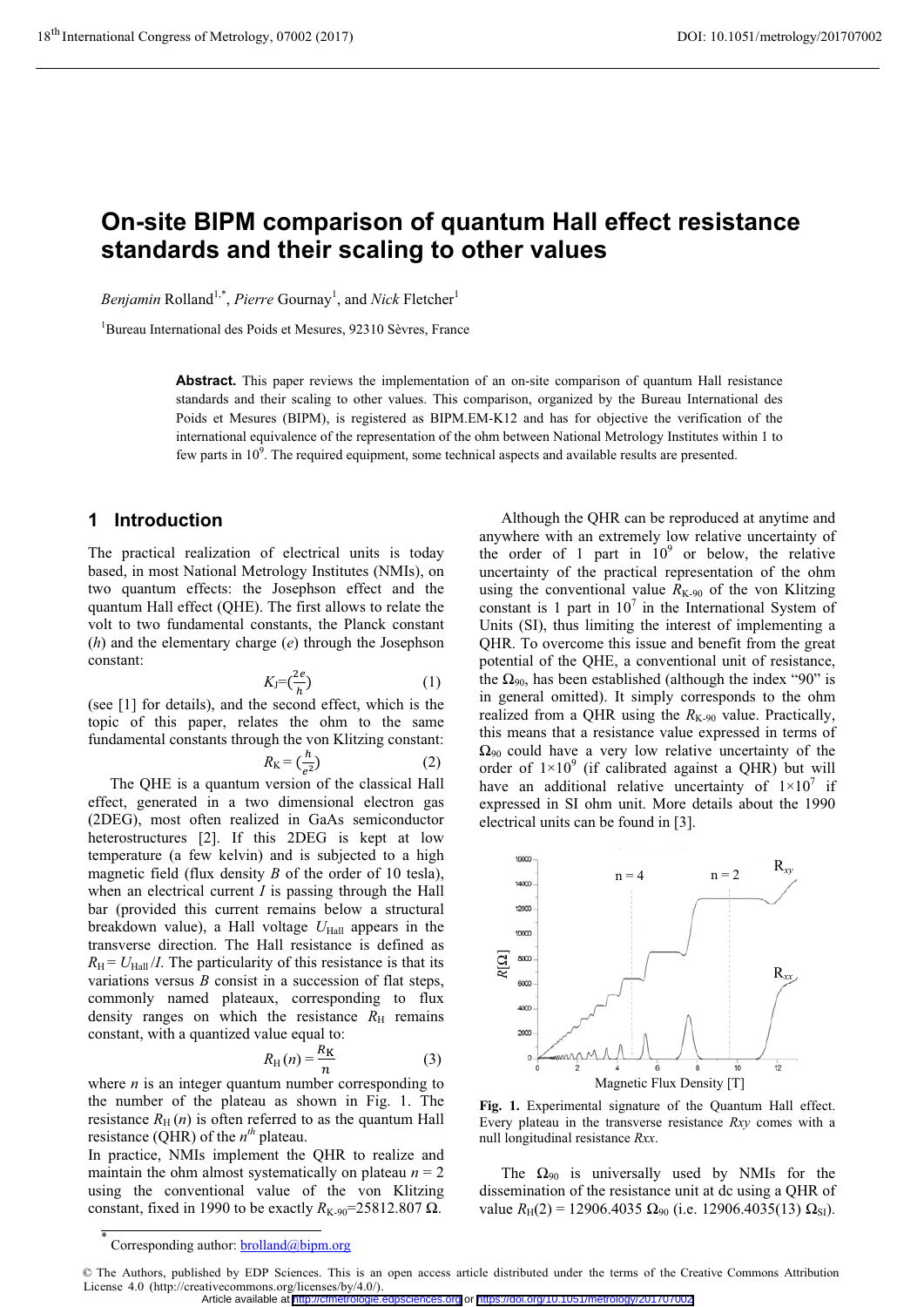It is implemented in combination with a resistance comparison bridge (as for instance the one described in [4]) allowing to calibrate a classical standard resistor against  $R_H(2)$ . This resistor can be used in turn to calibrate other resistors of the same or different values by using the same comparison bridge or another scaling device.

In order to verify the international equivalence of the representation of the ohm by NMIs using a QHR, the Bureau International des Poids et Mesures (BIPM [5]) has implemented a programme of international comparisons referred to as BIPM.EM-K12. It allows NMIs to validate their implementations of the QHE for dc-resistance traceability as well as their scaling devices by comparison to the reference maintained at the BIPM.

## **2 Key comparison BIPM.EM-K12**

#### **2.1. History**

Prior to the development of the QHE and its use for the representation of the ohm, the equivalence of the NMIs was verified through round-robin comparisons consisting of comparing measurements of classical standard resistors (generally wired-wound type) traveling between the participating NMIs and the BIPM. However, this method has a limited accuracy mainly due to unpredictable changes during the transportation related to mechanical and/or thermal shocks. Even for high quality 1  $\Omega$  and 10 k $\Omega$  standards, the limit is a few parts in  $10^8$  relative uncertainty [6].

From the 1990's, the growing number of NMIs implementing a QHR has offered the opportunity to compare not only classical resistance standards but QHE standards. This has led to a significant reduction of the above-mentioned uncertainty by a factor 10. In effect, as mentioned earlier, a QHR can, in principle, be implemented anywhere at any time with always the same quantized value. For this reason, the BIPM developed a transportable QHE reference standard and the associated measurement system (Recommendation 2, CI-1988 of the Comité International des Poids et Mesures [7]) that can be transported directly to NMIs to validate on-site their traceability chain, including a quantized Hall resistance standard. This comparison is registered as BIPM.EM-K12 [8] and can be carried out with a relative standard uncertainty of about 1 part in  $10^9$ .

A first set of five comparisons were previously carried out in the 1990's, first with the BNM/LCIE (now LNE, France, 1993) then with the METAS (Switzerland, 1994), the Physikalisch-Technische Bundesanstalt (PTB, Germany, 1995), the National Physical Laboratory (NPL, United Kingdom, 1997) and the National Institute of Standards and Technology (NIST, USA, 1999). The results of these comparisons are available at [8]. At that time, no more NMIs were capable of reaching an uncertainty at a level low enough for justifying additional on-site QHR comparisons.

In recent years the importance of on-site comparisons has been recognized at several occasions because of the development of worldwide metrology, progress in measurements bridges (commercial or built by NMIs) and the large number of laboratories linking their resistance standards to the QHE to reduce their uncertainties. In the light of this need, a survey was sent to the member NMIs of the Consultative Committee for Electricity and Magnetism (CCEM) to investigate their interest in resuming the on-site QHR comparison. Fifteen laboratories have expressed the wish to participate in the coming years. The first new comparison was carried out in 2013 at the PTB [9].

#### **2.2. Protocol of BIPM.EM-K12 comparison**

The objective of the comparison is to realize the ohm from a OHE reference at values of 100  $\Omega$ , 10 k $\Omega$  and  $1 \Omega$ . The comparison is not of quantum Hall devices, but of the values assigned to conventional standards of these values, derived from a QHE reference. It thus covers not just the QHE system at the NMI, but also the ratio bridge (or other scaling device) used to calibrate standard resistors.

The protocol for these on-site comparisons includes three sets of measurements (Fig. 2). First, the calibration of a 100  $\Omega$  standard resistor against the QHE reference (using at present the conventional value for the von Klitzing constant,  $R_{K-90}$ ), with ideally a current of 5 mA in the 100  $\Omega$  standard ( $\approx$  40  $\mu$ A through the QHR for a ratio of 1:129) corresponding to a power dissipation of about 2.5 mW in this standard. This configuration has been chosen as it constitutes a compromise between the various limitations of breakdown current in the QHE device, signal to noise ratio and self-heating effects in the 100  $\Omega$  resistor.



**Fig. 2.** Schematic representation of the measurements carried out during the comparison. Rectangles: resistances to be compared, circles: resistance *R* and ratios *K* to be determined, solid and dashed arrows: measurements with the BIPM's 1 Hz bridge and with NMI's bridge, respectively.

Subsequently the ratios  $100 \Omega$  /  $10 \text{ k}\Omega$  and 100  $\Omega$  / 1  $\Omega$  are realized to check the scaling device of the participating NMI. In order to minimize the effects of short term drift in the standards under test, repeated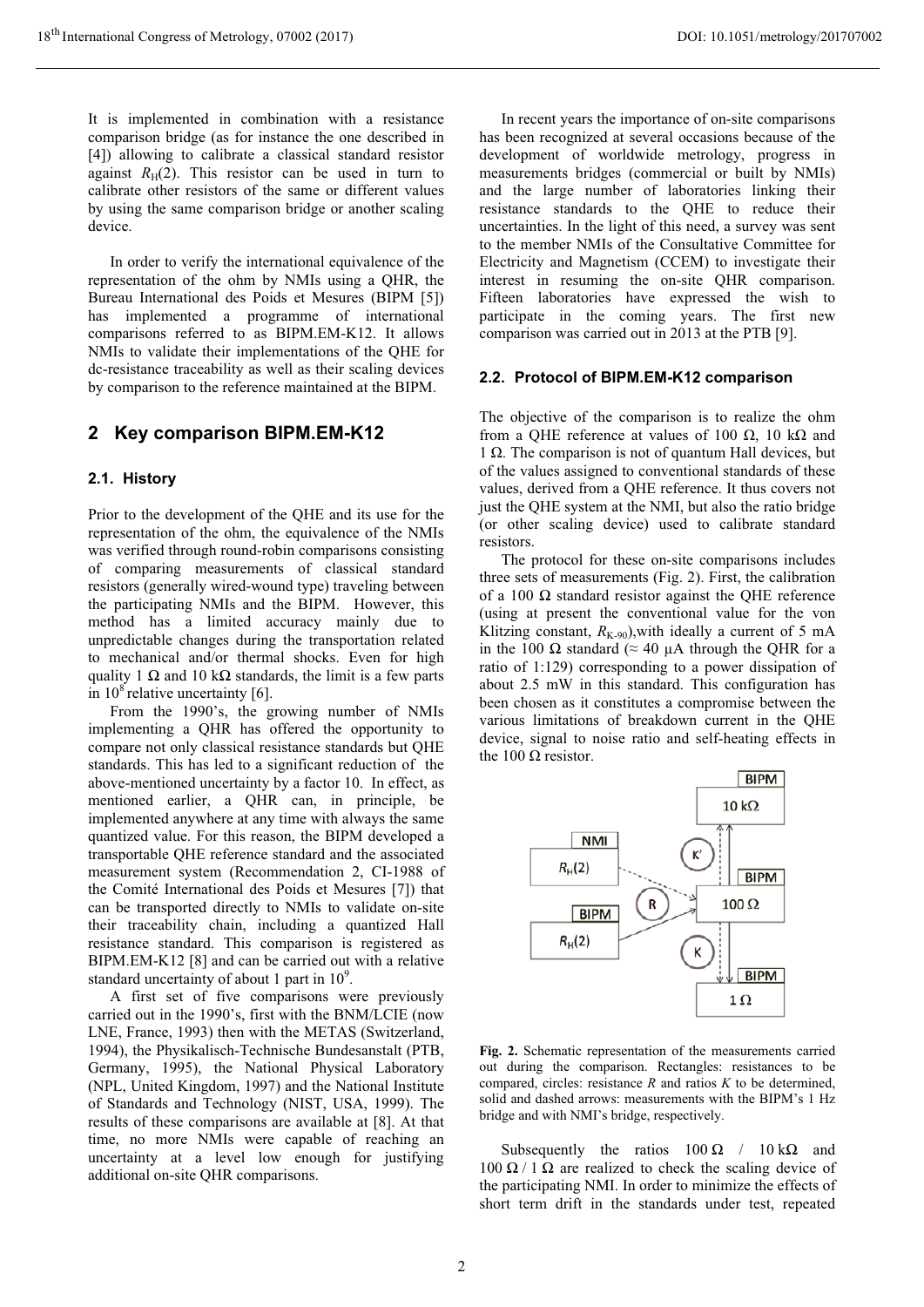interleaved series of measurements are carried out. The measurands to be compared are the 100  $\Omega$  dc value in term of  $R_{K-90}$  and the two dc ratios  $10 \text{ k}\Omega / 100 \Omega$  and  $100 \Omega / 1 \Omega$ .

These measurements are performed on-site, at the participating NMI by both the BIPM, using its travelling QHE system, and the NMI, using its own QHE system. Differences are then calculated to deduce the degrees of equivalence between the NMI and the BIPM. Through the common participation of the BIPM, degrees of equivalence between different NMIs can also be obtained.

The resistance is assumed to be measured at dc, although in practice the measurement system needs to use polarity reversals to eliminate offsets and drifts. Moreover, the transportable BIPM bridge operates at 1 Hz (sinusoidal current) but the reference for the comparison remains the BIPM Cryogenic Current Comparator (CCC) bridge, which operates with much slower current reversals (Fig. 3). The link between the CCC and the 1 Hz bridge is made at least twice a year and the frequency coefficients of standards resistors are verified at this occasion.



**Fig. 3.** Screen shot of the current applied to the resistance on the BIPM's CCC bridge and used as a reference. The amplitude is 5 mA (primary side) and the complete sequence is 340 seconds.

#### **2.3. The BIPM measurement system**

The BIPM transportable QHE reference system includes a cryostat containing a superconducting magnet and a low-temperature insert, a set of QHE samples mounted on a cryogenic probe and a room-temperature ac resistance ratio bridge operating at 1 Hz. The bridge is equipped with two room-temperature current comparators of nominal ratios 2065/16 and 1500/15 for ratios 129.06 and 100 respectively. The current comparators comprise a single magnetic core of high permeability, wound with a tuned detection winding enclosed in electrostatic and magnetic shields and two ratio windings (highest turns number winding in series with the primary arm of the bridge and lowest turns in series with the secondary arm) using a coaxial guarding technique to reduce the relative ratio error from the

typical value of  $10^{-7}$  of a room temperature comparator to a  $10^{-9}$  level. The principle of the double current source and the insulation requirements of the 1 Hz bridge (Fig. 4) is the same as in the CCC bridge. This bridge was developed and built at the BIPM and is currently used for routine measurements [10]. A double current source delivers currents  $i_p$  and  $i_s$ , the ratio of which,  $i_p / i_s$ , is adjusted to be within 1 part in  $10<sup>6</sup>$  of the resistance ratio to be measured *R*secondary / *R*primary. A feedback loop locked on zero-voltage detection across the detection winding of the current comparator ensures the fine regulation of the current ratio. Using a loop gain of the order  $10<sup>3</sup>$ , able to maintain stable operation during the measurements, the closed-loop error of the system is lower than one part in  $10^9$ . A detailed description of this ac bridge can be found in [11].



**Fig. 4.** Schematic of the BIPM 1 Hz bridge based on an ac current comparator.

#### *2.3.1 Advantages of using an ac system*

Using a low-frequency comparison bridge on-site is preferable to transporting the BIPM CCC bridge itself since the ac bridge has the advantage of being a more rugged instrument, simple to operate, and much less sensitive to 1/*f* noise and thermal EMF's. Furthermore, it provides resolution and reproducibility that are comparable to those of the BIPM CCC [12].

The ac bridge currently used is an improved copy of the one used for the first series of comparisons. All elements are mounted in flight cases and the setup can be installed in a couple of hours (Fig. 5).

## *2.3.2 The standard resistors*

Three transfer resistance standards are used during the comparison. They are highly stable commercial resistance standards of 1  $\Omega$ , 100  $\Omega$  and 10 k $\Omega$ , installed in home-made temperature-controlled individual enclosures working at 25°C with regulation accuracy as low as few mK under "normal" laboratory conditions. They are used as 5 terminal resistors with two high and low current terminals and two high and low voltage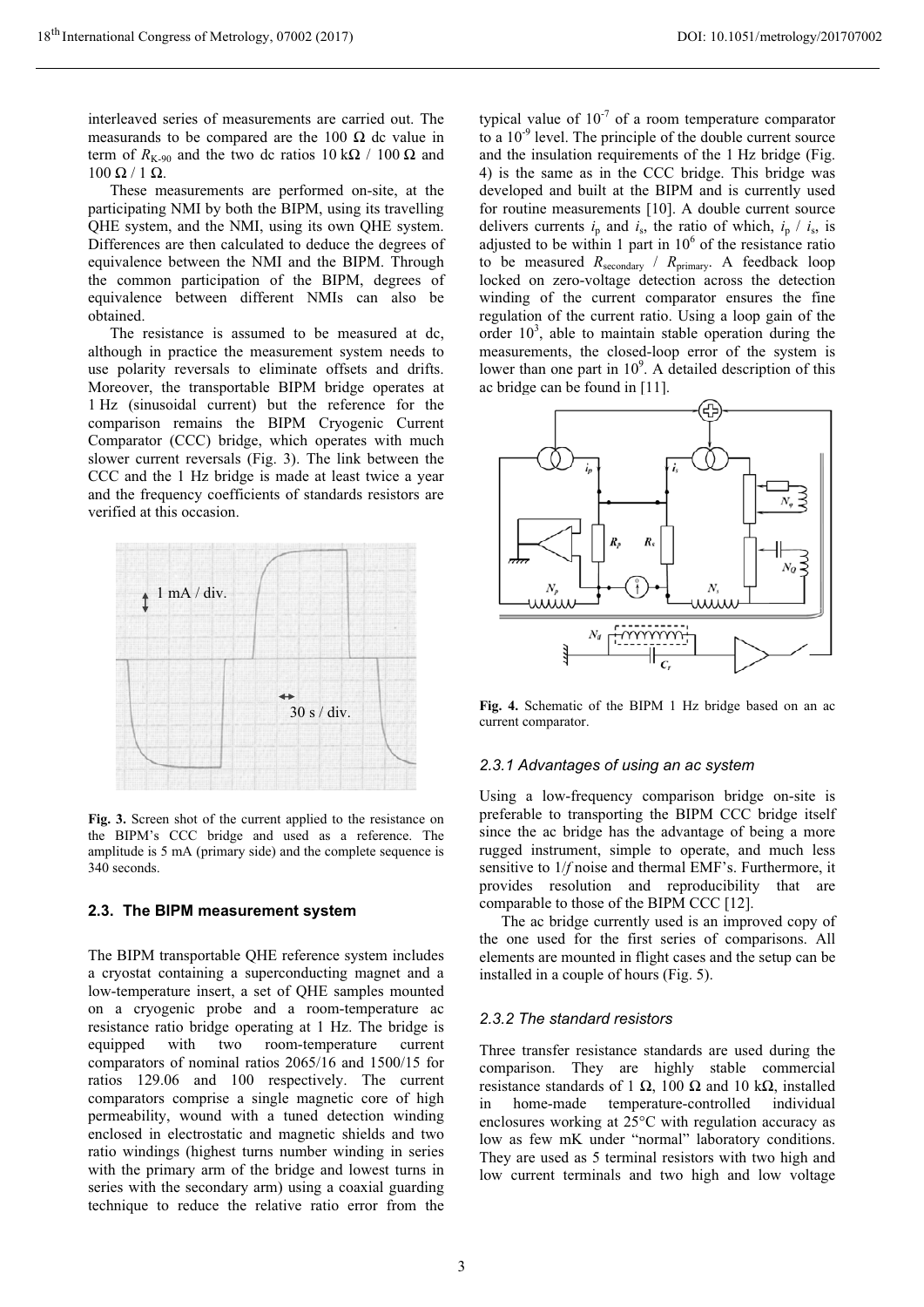terminals for measurement, and a case connection also used as a shield.

Temperature control is made using a Peltier cooling module in parallel with resistive heaters. An analog PID controller was specifically developed to avoid any clock or pulse width modulation signals and harmonics that could disturb the measurement bridges during the comparison.

For these conventional standards, the differences between values measured at 1 Hz and at dc are small, but not negligible. As mentioned above, these differences are determined at the BIPM prior to the comparison by comparing measurements performed at 1 Hz with the transportable bridge and at slowly reversed dc with the CCC bridge. They are applied as corrections to the measurements carried out at 1 Hz, meaning that the ac bridge is used as a transfer instrument referenced to the  $BIPM$  CCC. Corrections are of few parts in  $10<sup>9</sup>$  for the 10 k $\Omega$  and 100  $\Omega$  standards. They are higher for the 1  $\Omega$ standard: typical corrections of the order  $0.02 \mu\Omega/\Omega$ between 1 s and 340 s cycle times are measured. More details on these measurements can be found in [13].



**Fig. 5.** View of the transportable cryostat, the bridge and the equipment used for a comparison.

### *2.3.3 QHE samples*

Since the beginning of the BIPM.EM-K12 comparison program, the BIPM has used the same batch of quantum Hall samples. They are GaAs based heterostructures fabricated by the Laboratoires d'Électronique Philips (LEP, Limeil-Brévannes, 1990) [14], with a mobility *μ* of about 30  $T^{-1}$  and a carrier concentrations  $n_c$  of about  $5.1 \times 10^{15}$  m<sup>-2</sup>. The samples are commonly operated on the  $n = 2$  plateau at a temperature around 1.3 K, with a current of 40  $\mu$ A and with a magnetic flux density of about 10.5 T. The residual values of longitudinal resistivity do not exceed 50  $\mu\Omega$ . A further description of the QHE device and other equipment used by the BIPM during the comparison can be found in [9, 10, 11, 12].

## **3 Results**

Since the BIPM.EM-K12 comparison program resumed in 2013, four comparisons have been organized. The first one with the PTB (Germany) [9] resulted in a successful

agreement between the QHE (and scaling) systems from BIPM and PTB down to the level of 1 n $\Omega$  /  $\Omega$  with a standard uncertainty of the order of 2 to 4 n $\Omega$  /  $\Omega$ . This result is significantly better that could be expected from a simple comparison using classical resistance standards circulating between the two institutes [6]. This demonstrates that, although such an on-site comparison is far from being trivial to implement, this exercise is valuable to check the equivalence of NMIs at the level of 1 part in  $10^9$ .

 During this first comparison, some interesting effects were found regarding the 1  $\Omega$  standards [13]. It has been found that the apparent value of a 1  $\Omega$  standard can vary by 0.01  $\mu\Omega$  /  $\Omega$  to 0.1  $\mu\Omega$  /  $\Omega$ , depending on the polarity reversal cycle time of the measuring bridge used. This effect has been observed thanks to the use of a new generation of DAC-based CCC bridges allowing faster and more flexible adjustments of polarity reversal cycles compared to the analogue CCC bridges which were used during the previous series of comparisons (before 2013).

 In 2015, a comparison with another NMI had to be abandoned due to technical problems with their bridge and a comparison planned in 2016 had to be postponed following unsuccessful preliminary tests showing significant discrepancies in calibration measurements performed using the NMI's QHE reference.

 A comparison carried out with the CMI (Czech Republic) in 2017 led to a successful agreement, comparable to that obtain at the PTB. The comparison report is currently being written.

| <b>NMI</b>   | $x_i/10^{-9}$   | $u_i / 10^{-9}$ | Date of comp. |
|--------------|-----------------|-----------------|---------------|
| <b>LNE</b>   | $-1.2$          | 3.0             | Dec 1993      |
| <b>METAS</b> | $+0.9$          | 1.7             | Nov 1994      |
| <b>PTB</b>   | $-0.6$          | 1.9             | Oct 1995      |
| <b>NPL</b>   | $+0.1$          | 3.9             | Dec 1997      |
| <b>NIST</b>  | $+1.2$          | 2.0             | Apr 1999      |
| <b>PTB</b>   | $-0.5$          | 2.2             | Nov 2013      |
| <b>CMI</b>   | To be published |                 | Apr 2017      |

**Table 1.** BIPM-NMI differences of ratio OHR  $/ 100 \Omega$  for the last 25 years of BIPM.EM-K12 key comparison. Data regarding the ratios  $10 \text{ k}\Omega / 100 \Omega$  and  $100 \Omega / 1 \Omega$  can be found on the KCDB website [8].

## **4 Conclusion**

The technical issues encountered during two of the comparisons since resuming the BIPM.EM-K12 program, clearly demonstrate that, although the QHE is today a well-known effect used by many NMIs to realize the ohm, its implementation at the highest accuracy level remains challenging. This confirms the importance of such comparisons and the need to increase their number as the QHE will become in the near future, after the revision of the present International System of Units [15], the natural path to realize the ohm. One can expect that further research on the QHE in graphene [16, 17] would pave the way for a simplification of the